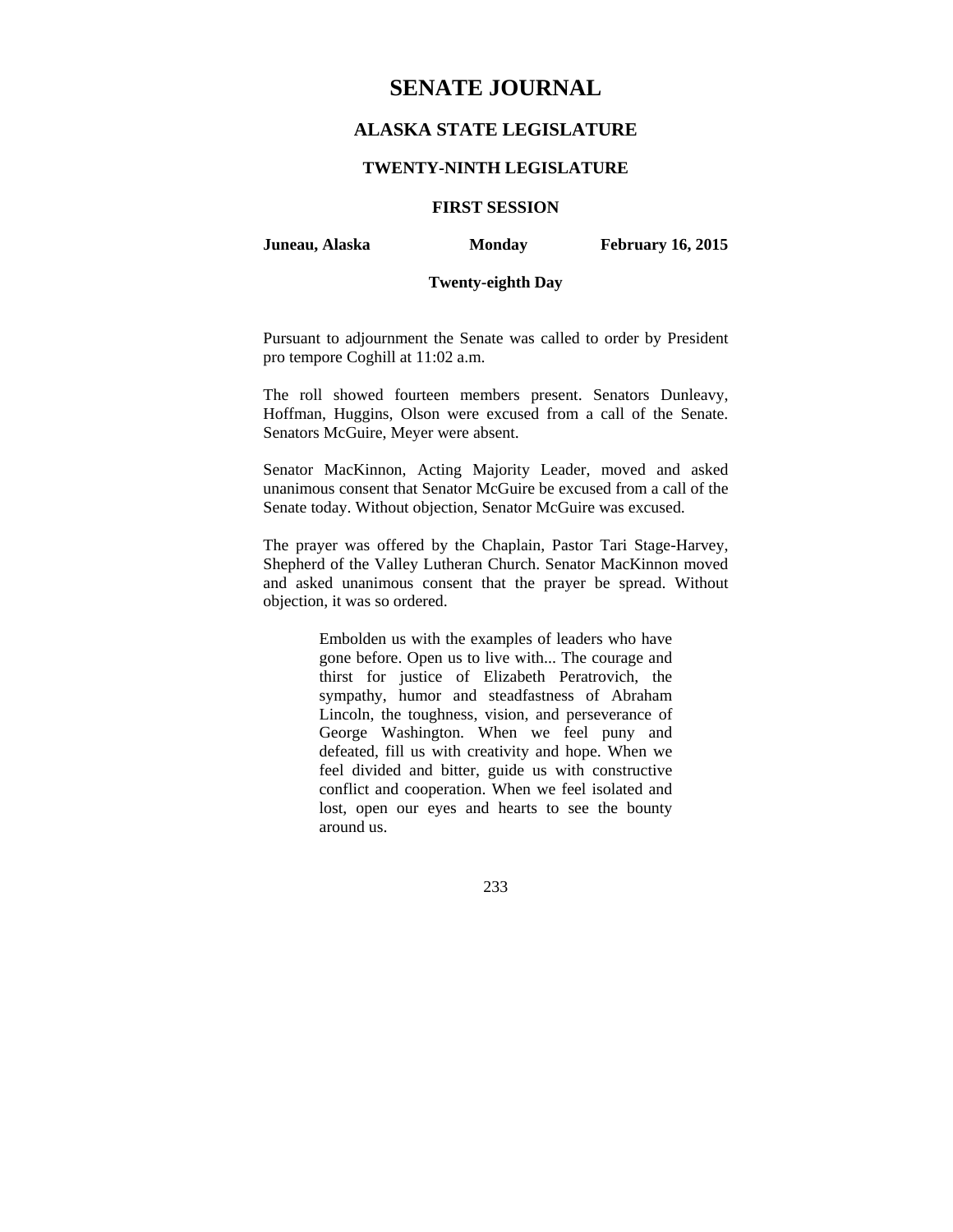We give thanks for all leaders who have brought us to this place in time; make these current leaders thankful for those who have come before and mindful of those who will come after.

Senator MacKinnon led the Senate in the Pledge of Allegiance.

#### **Certification**

Senator MacKinnon, Acting Majority Leader moved and asked unanimous consent that the journals for the twenty-fifth through twenty-seventh legislative days be approved as certified by the Secretary. Without objection, it was so ordered.

#### **Standing Committee Reports**

Report dated February 13 was read stating:

In accordance with AS 39.05.080, the Resources Committee reviewed the following and recommends the appointments be forwarded to a joint session for consideration:

#### **Big Game Commercial Services Board**

James (David) Jones – Kodiak Kelly Vrem – Palmer

This does not reflect an intent by any of the members to vote for or against the confirmation of the individuals during any further sessions.

Signing the report: Senator Giessel, Chair; Senators Costello, Wielechowski, Coghill, Micciche, Stoltze.

### **HJR 10**

The Resources Committee considered CS FOR HOUSE JOINT RESOLUTION NO. 10(RES) Opposing the revised Comprehensive Conservation Plan and Environmental Impact Statement for the Arctic National Wildlife Refuge; opposing attempts by President Obama to alter management of the coastal plain of the Arctic National Wildlife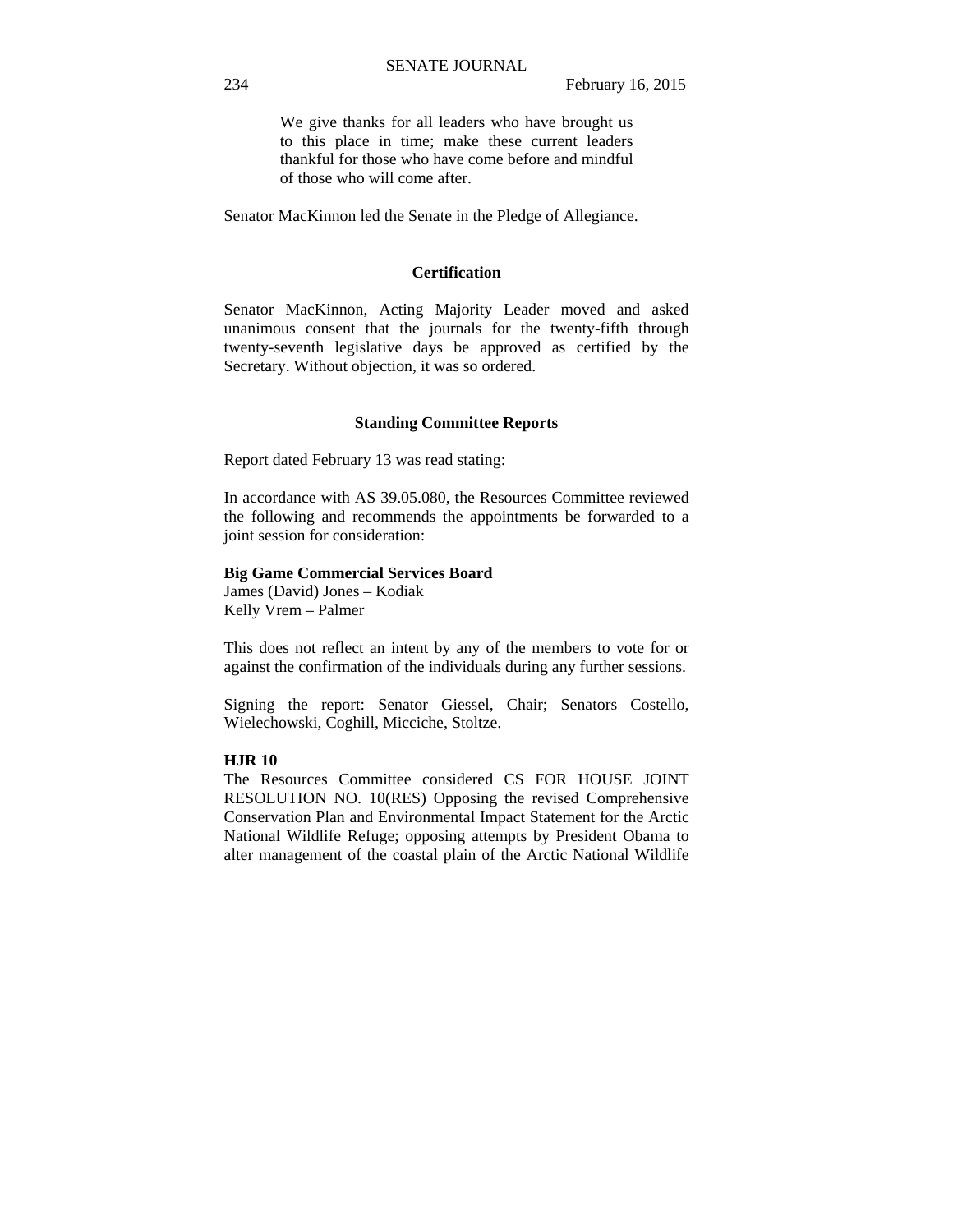February 16, 2015 235

Refuge; encouraging the United States Congress to reject a proposal based on the revised Comprehensive Conservation Plan or accompanying Environmental Impact Statement; and encouraging the United States Congress to reject a proposal that does not open the coastal plain of the Arctic National Wildlife Refuge to oil and gas development, and recommended it be replaced with

> SENATE CS FOR CS FOR HOUSE JOINT RESOLUTION NO. 10(RES)

Signing do pass: Senator Giessel, Chair; Senators Stoltze, Costello, Wielechowski, Micciche.

The following previously published fiscal information applies: Fiscal Note No. 1, zero, House Resources Committee

The resolution was referred to the Rules Committee.

### **Consideration of the Calendar**

#### **Citations**

Honoring - Joseph "Lito" Cayabyab Representative(s) LeDoux Senator(s) Costello, Wielechowski, Meyer, Bishop, Coghill, Dunleavy, Egan, Ellis, Gardner, Giessel, Hoffman, Huggins, Kelly, MacKinnon, McGuire, Micciche, Olson, Stedman, Stevens, Stoltze

In Memoriam - Will Troyer

Senator(s) Micciche, Meyer, Bishop, Coghill, Costello, Dunleavy, Egan, Ellis, Gardner, Hoffman, Huggins, Kelly, MacKinnon, McGuire, Olson, Stedman, Stevens, Stoltze, Wielechowski

In Memoriam - Richard Leroy Jones Representative(s) Wool Senator(s) Bishop, Meyer, Coghill, Costello, Dunleavy, Egan, Ellis, Gardner, Giessel, Hoffman, Huggins, Kelly, MacKinnon, McGuire, Micciche, Olson, Stedman, Stevens, Stoltze, Wielechowski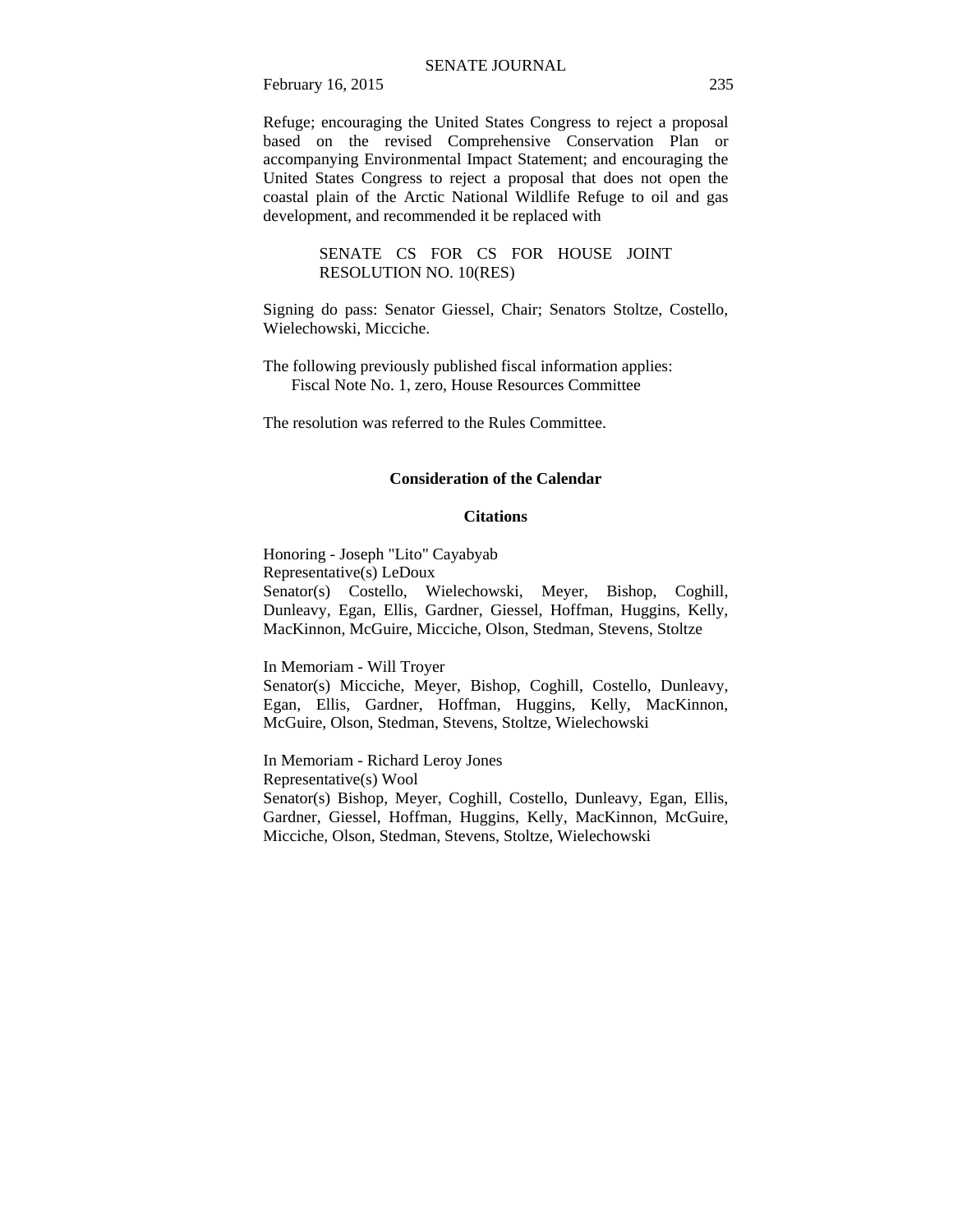Senator MacKinnon, Acting Majority Leader, moved and asked unanimous consent that the citations be adopted. Without objection, the citations were adopted and referred to the Secretary for transmittal.

### **Unfinished Business**

Senator Stevens moved and asked unanimous consent to be excused from a call of the Senate from afternoon plane time, March 5 through evening plane time, March 10. Without objection, Senator Stevens was excused.

Senator Costello moved and asked unanimous consent to be excused from a call of the Senate from afternoon plane time, March 3 through morning plane time, March 9. Without objection, Senator Costello was excused.

#### **Announcements**

Announcements are at the end of the journal.

### **Adjournment**

Senator MacKinnon, Acting Majority Leader, moved and asked unanimous consent that the Senate stand in adjournment until 10:45 a.m., February 18, 2015. Without objection, the Senate adjourned at 11:52 a.m.

> Liz Clark Secretary of the Senate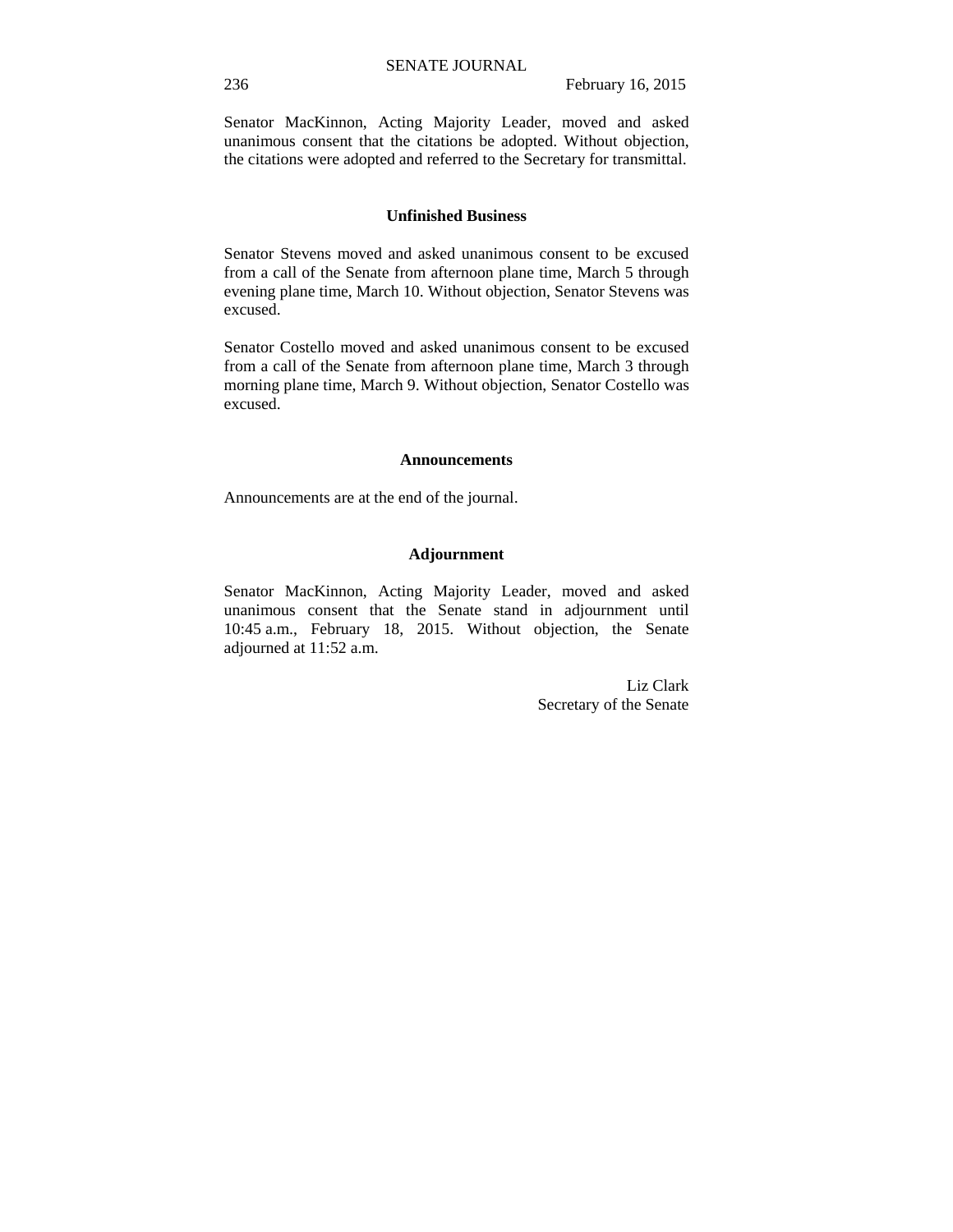#### **Announcements**

Americans with Disabilities Act Notice - Persons with disabilities who require special accommodation or alternative communication formats to access committee meetings may contact the appropriate committee office or the Legislative Information Office in their community. Reasonable advance notice is needed to accommodate the request. For further information, call the ADA Coordinator at 465-3854 Voice/465-4980 TDD.

### **STANDING COMMITTEES**

+ indicates teleconference

= indicates bill previously heard/scheduled

# **COMMUNITY & REGIONAL AFFAIRS**

| Feb 17                                                                                                   | Tuesday      | Beltz 105 (tsbldg)                                                                                                      | $3:30$ PM        |
|----------------------------------------------------------------------------------------------------------|--------------|-------------------------------------------------------------------------------------------------------------------------|------------------|
|                                                                                                          |              | + SB 43 IMMUNITY FOR FIRE DEPT. & MEMBERS                                                                               |                  |
|                                                                                                          |              | + SB 45 PARKS & REC SERVICE AREA BOUNDARIES                                                                             |                  |
| $\blacksquare$ $\blacksquare$ $\blacksquare$ $\blacksquare$ $\blacksquare$ $\blacksquare$ $\blacksquare$ | $\mathbf{m}$ | $\mathbf{D}$ 14 $\mathbf{A}$ $\mathbf{A}$ $\mathbf{B}$ $\mathbf{A}$ $\mathbf{I}$ $\mathbf{I}$ $\mathbf{I}$ $\mathbf{A}$ | $2.20$ DJ $\ell$ |

| <b>Feb 19</b> | <b>Thursday</b>      | Beltz 105 (tsbldg) | 3:30 PM |
|---------------|----------------------|--------------------|---------|
|               | No Meeting Scheduled |                    |         |

----------------------------------------

### **EDUCATION**

| <b>Feb 17</b> | <b>Tuesday</b><br>No Meeting Scheduled          | <b>Butrovich 205</b> | 3:30 PM |
|---------------|-------------------------------------------------|----------------------|---------|
|               |                                                 |                      |         |
| <b>Feb 19</b> | <b>Thursday</b>                                 | <b>Butrovich 205</b> | 3:30 PM |
| $^{+}$        | Presentation: Federal Impact Aid Dollars        |                      |         |
|               | Elizabeth Nudelman, Department of Education and |                      |         |
|               | Early Childhood Development, DEED               |                      |         |
| $^{+}$        | Presentation: State Supported Efforts of the    |                      |         |
|               | Department                                      |                      |         |
|               | Mike Hanley, Commissioner, DEED                 |                      |         |
|               | Les Morse, Deputy Commissioner, DEED            |                      |         |
|               | Susan McCauley, Director, Teaching and Learning |                      |         |
|               | Support, DEED                                   |                      |         |
|               |                                                 |                      |         |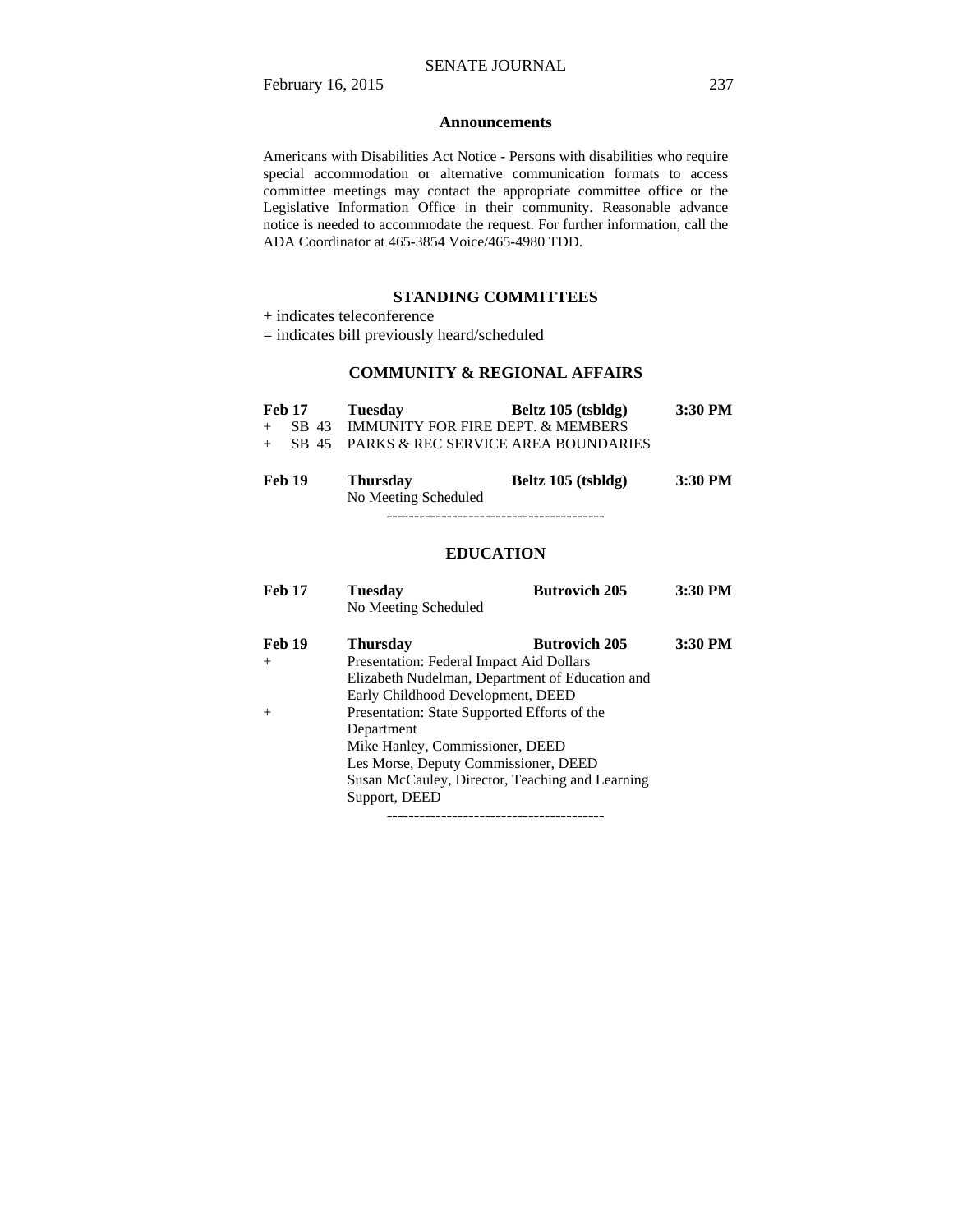# **FINANCE**

| <b>Feb 16</b>        | <b>Monday</b><br>No Meeting Scheduled                                                                                                                                                                                                       | <b>Senate Finance 532</b>                                                    | 9:00 AM   |
|----------------------|---------------------------------------------------------------------------------------------------------------------------------------------------------------------------------------------------------------------------------------------|------------------------------------------------------------------------------|-----------|
| <b>Feb 17</b><br>$+$ | <b>Tuesday</b><br>Presentation: Lazard Interim Report<br>& Co. LLC<br><b>Bills Previously Heard/Scheduled</b>                                                                                                                               | <b>Senate Finance 532</b><br>Department of Revenue Contractor, Lazard Freres | 9:00 AM   |
| <b>Feb 18</b><br>$+$ | Wednesday<br>Presentation: PERS / TRS<br>Randall Hoffbeck, Commissioner-Designee<br>Department of Revenue<br>Sheldon Fisher, Commissioner-Designee<br>Department of Administration<br><b>Bills Previously Heard/Scheduled</b>               | <b>Senate Finance 532</b>                                                    | $1:00$ PM |
| <b>Feb 19</b><br>$+$ | <b>Thursday</b><br>Presentation: Susitna-Watana Dam<br><b>Administrative Order 271</b><br>Sara Fisher-Goad, Executive Director, Alaska<br><b>Energy Authority</b><br>Wayne Dyok, Project Manager<br><b>Bills Previously Heard/Scheduled</b> | <b>Senate Finance 532</b>                                                    | 9:00 AM   |
| <b>Feb 20</b><br>$+$ | Friday<br>Presentation: FY16 Budget Amendments<br>Pat Pitney, Director, Office of Management and<br><b>Budget</b><br>Bills Previously Heard/Scheduled                                                                                       | <b>Senate Finance 532</b><br><b>HEALTH &amp; SOCIAL SERVICES</b>             | 9:00 AM   |
| <b>Feb 16</b>        | <b>Monday</b><br>No Meeting Scheduled                                                                                                                                                                                                       | <b>Butrovich 205</b>                                                         | 1:30 PM   |
| Feb 18               | Wednesday                                                                                                                                                                                                                                   | <b>Butrovich 205</b>                                                         | 1:30 PM   |

+ SB 18 HEALTH CARE SHARE MINISTRY NOT INSURANCE -- Public Testimony --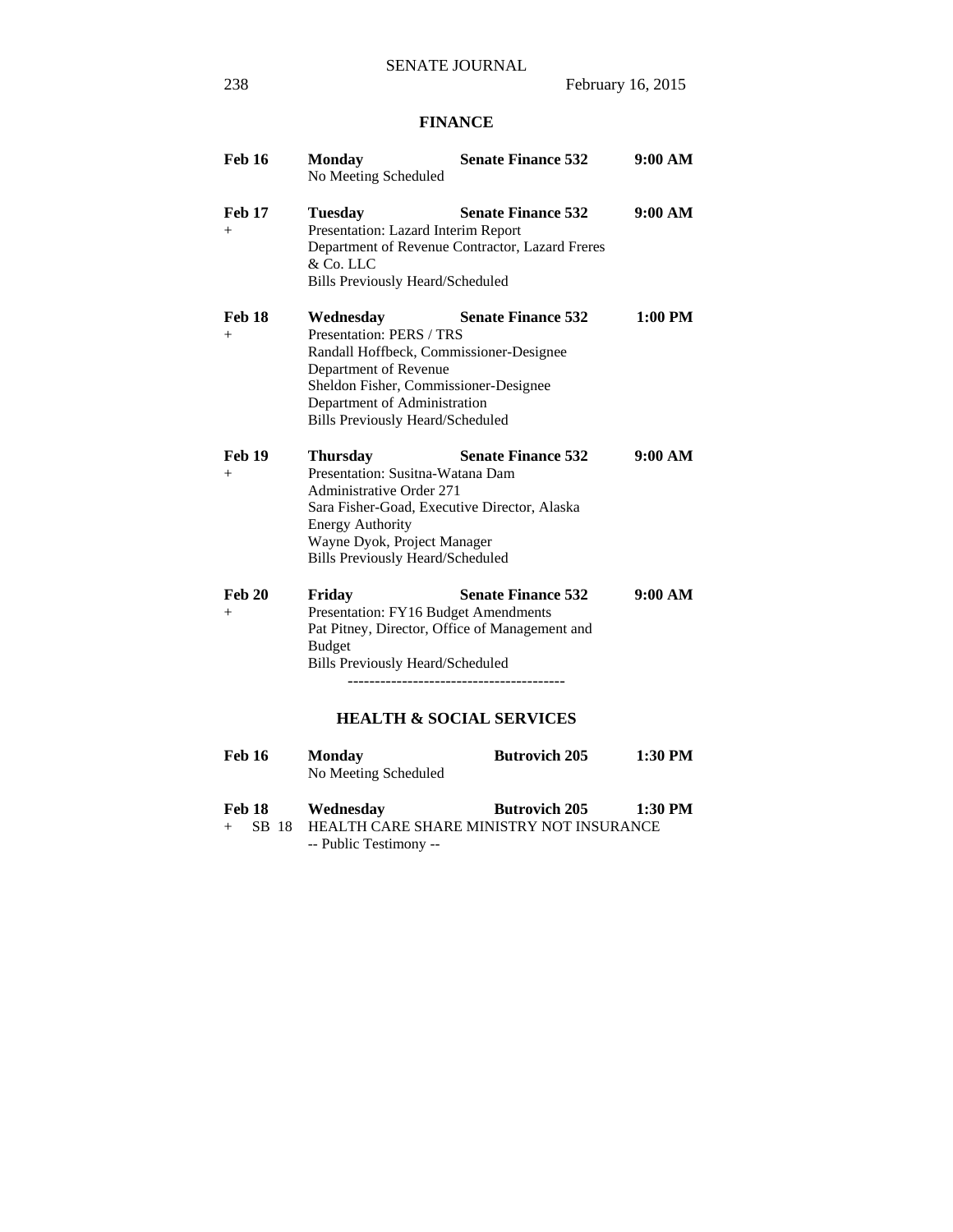# **HEALTH & SOCIAL SERVICES (continued)**

| <b>Feb 20</b> | Friday               | <b>Butrovich 205</b> | 1:30 PM |
|---------------|----------------------|----------------------|---------|
|               | No Meeting Scheduled |                      |         |

----------------------------------------

# **JUDICIARY**

| <b>Feb 16</b> | <b>Monday</b>                                        | <b>Butrovich 205</b> | 1:30 PM |
|---------------|------------------------------------------------------|----------------------|---------|
|               | -- MEETING CANCELED --                               |                      |         |
| $+$           | Confirmation of Governor's Appointments              |                      |         |
| $\pm$ SB 30   | MARIJUANA REG;CONT. SUBST;CRIMES;DEFENSES            |                      |         |
|               | -- Testimony <invitation only=""> --</invitation>    |                      |         |
| $^{+}$        | <b>Bills Previously Heard/Scheduled</b>              |                      |         |
|               |                                                      |                      |         |
| Feb 18        | Wednesdav                                            | Beltz 105 (tsbldg)   | 1:30 PM |
| $+$           | Confirmation of Governor's Appointments              |                      |         |
| SB 51<br>$+$  | UNIFORM INTER.CHILD SUPPORT: PARENTAGE               |                      |         |
|               | <above agenda="" from="" item="" removed=""></above> |                      |         |
| $+=$ SB 30    | MARIJUANA REG;CONT. SUBST;CRIMES;DEFENSES            |                      |         |
|               | $-$ Testimony < Invited and Public $>$ $-$           |                      |         |
| $^{+}$        | <b>Bills Previously Heard/Scheduled</b>              |                      |         |
|               |                                                      |                      |         |
| Feb 20        | Friday                                               | <b>Butrovich 205</b> | 1:30 PM |
|               | += SB 30 MARIJUANA REG;CONT. SUBST;CRIMES;DEFENSES   |                      |         |
|               | $-$ Testimony < Invited and Public $>$ $-$           |                      |         |

----------------------------------------

# **LABOR & COMMERCE**

| <b>Feb 17</b> |                 |       | <b>Tuesday</b>                                    | Beltz 105 (tsbldg)                       | 1:30 PM |
|---------------|-----------------|-------|---------------------------------------------------|------------------------------------------|---------|
| $+$           |                 |       | Overview of Alaska Maritime Workforce             |                                          |         |
|               |                 |       | Development Plan                                  |                                          |         |
|               |                 |       | -- Testimony <invitation only=""> --</invitation> |                                          |         |
| $+$           |                 | SB 41 |                                                   | PSYCHOLOGIST & ASSOC CRIM HISTORY CHECKS |         |
| $+$           | SB 33           |       | <b>FEES FOR TIRES</b>                             |                                          |         |
| $+$           | SB 34           |       | PCE ENDOWMENT FUND INVESTMENT                     |                                          |         |
|               |                 |       | -- Public Testimony --                            |                                          |         |
| <b>Feb 19</b> |                 |       | <b>Thursday</b>                                   | Beltz 105 (tsbldg)                       | 1:30 PM |
| $+$           | SB <sub>5</sub> |       | <b>RESTITUTION: PROPERTY AND INCOME LOSS</b>      |                                          |         |
| $+$           | SB 39           |       | REPEAL FILM PRODUCTION TAX CREDIT                 |                                          |         |
|               |                 |       | -- Public Testimony --                            |                                          |         |

----------------------------------------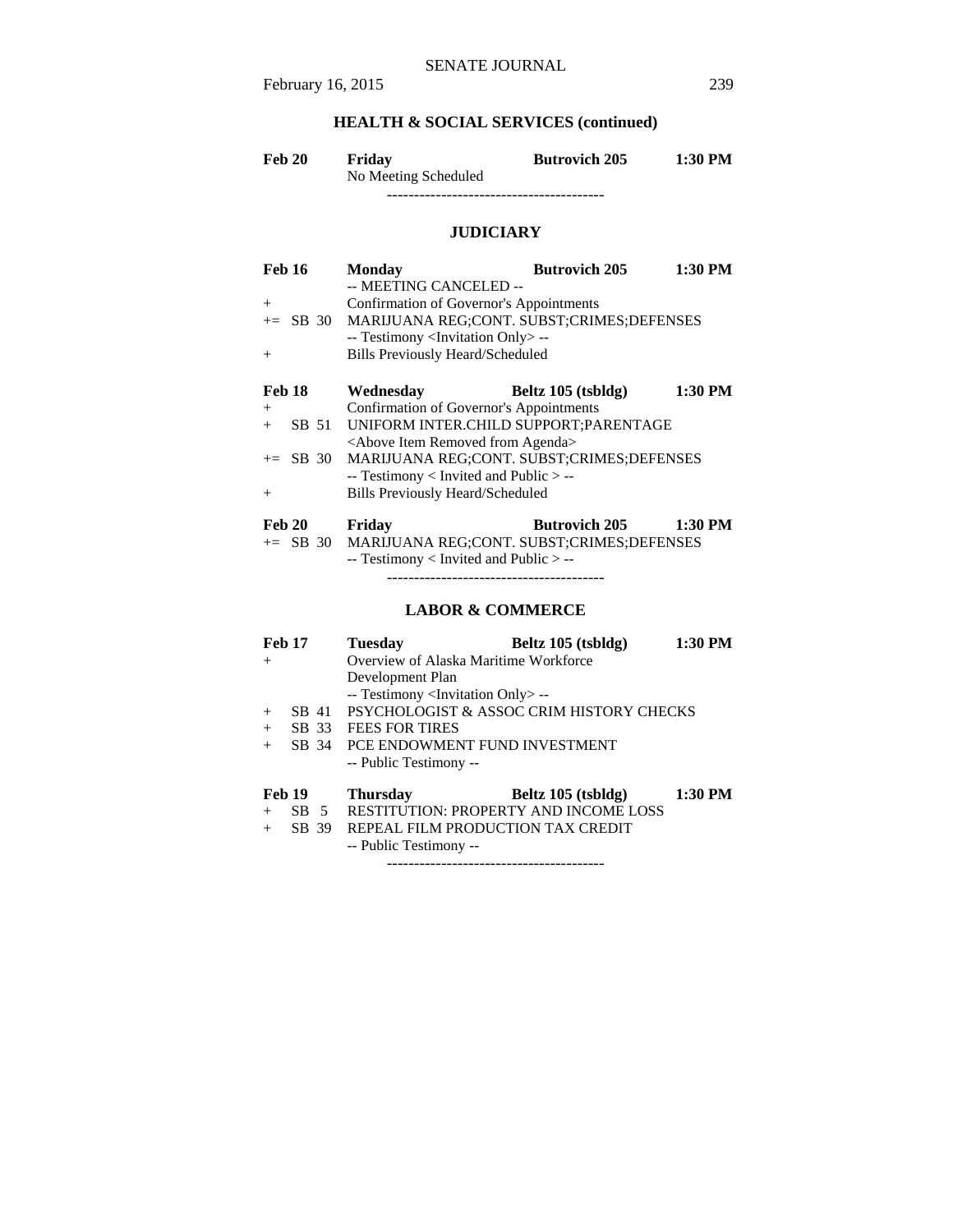# **RESOURCES**

| <b>Feb 16</b> | <b>Monday</b>                                     | <b>Butrovich 205</b> | 3:30 PM |
|---------------|---------------------------------------------------|----------------------|---------|
| HJR 9<br>$+$  | ENDORSING ANWR LEASING                            |                      |         |
|               | -- Public Testimony --                            |                      |         |
| $+$           | Confirmation on Governor's Appointees:            |                      |         |
|               | Board of Fish: Dr. Roland Maw                     |                      |         |
|               | -- Public Testimony --                            |                      |         |
| $^{+}$        | <b>Bills Previously Heard/Scheduled</b>           |                      |         |
| <b>Feb 18</b> |                                                   | <b>Butrovich 205</b> | 3:30 PM |
|               | Wednesday                                         |                      |         |
| $^{+}$        | Update: Alaska LNG Project                        |                      |         |
|               | -- Testimony <invitation only=""> --</invitation> |                      |         |
| $^{+}$        | <b>Bills Previously Heard/Scheduled</b>           |                      |         |
| <b>Feb 20</b> | Friday                                            | <b>Butrovich 205</b> | 3:30 PM |
| SJR 13<br>$+$ | OCS OIL & GAS EXPLORATION/DEVELOPMENT             |                      |         |
|               | <b>Exploration and Drilling</b>                   |                      |         |
| $^{+}$        | <b>Bills Previously Heard/Scheduled</b>           |                      |         |
|               | --------------------------------------            |                      |         |

# **STATE AFFAIRS**

| <b>Feb 17</b> | Tuesday                                          | Beltz 105 (tsbldg)                               | 9:00 AM |
|---------------|--------------------------------------------------|--------------------------------------------------|---------|
| $^{+}$        | Governor's Appointments - Confirmation Hearings: |                                                  |         |
|               | Ronald Taylor, Commissioner, Department of       |                                                  |         |
|               | Corrections                                      |                                                  |         |
|               | Kip Fanning, Board of Game                       |                                                  |         |
|               | Teresa Sager Albaugh, Board of Game              |                                                  |         |
|               | Mark Fish, Alaska Public Offices Commission      |                                                  |         |
|               |                                                  | William McCord, Alaska Public Offices Commission |         |
| $^{+}$        | Chief Justice's Nominations - Confirmation       |                                                  |         |
|               | Hearings:                                        |                                                  |         |
|               | Dennis "Skip" Cook, Select Committee on          |                                                  |         |
|               | Legislative Ethics, Public Member                |                                                  |         |
|               | Herman G. Walker, Jr., Select Committee on       |                                                  |         |
|               | Legislative Ethics, Public Member                |                                                  |         |
|               | -- Public Testimony --                           |                                                  |         |
|               | Bills & Topics Previously Heard/Scheduled        |                                                  |         |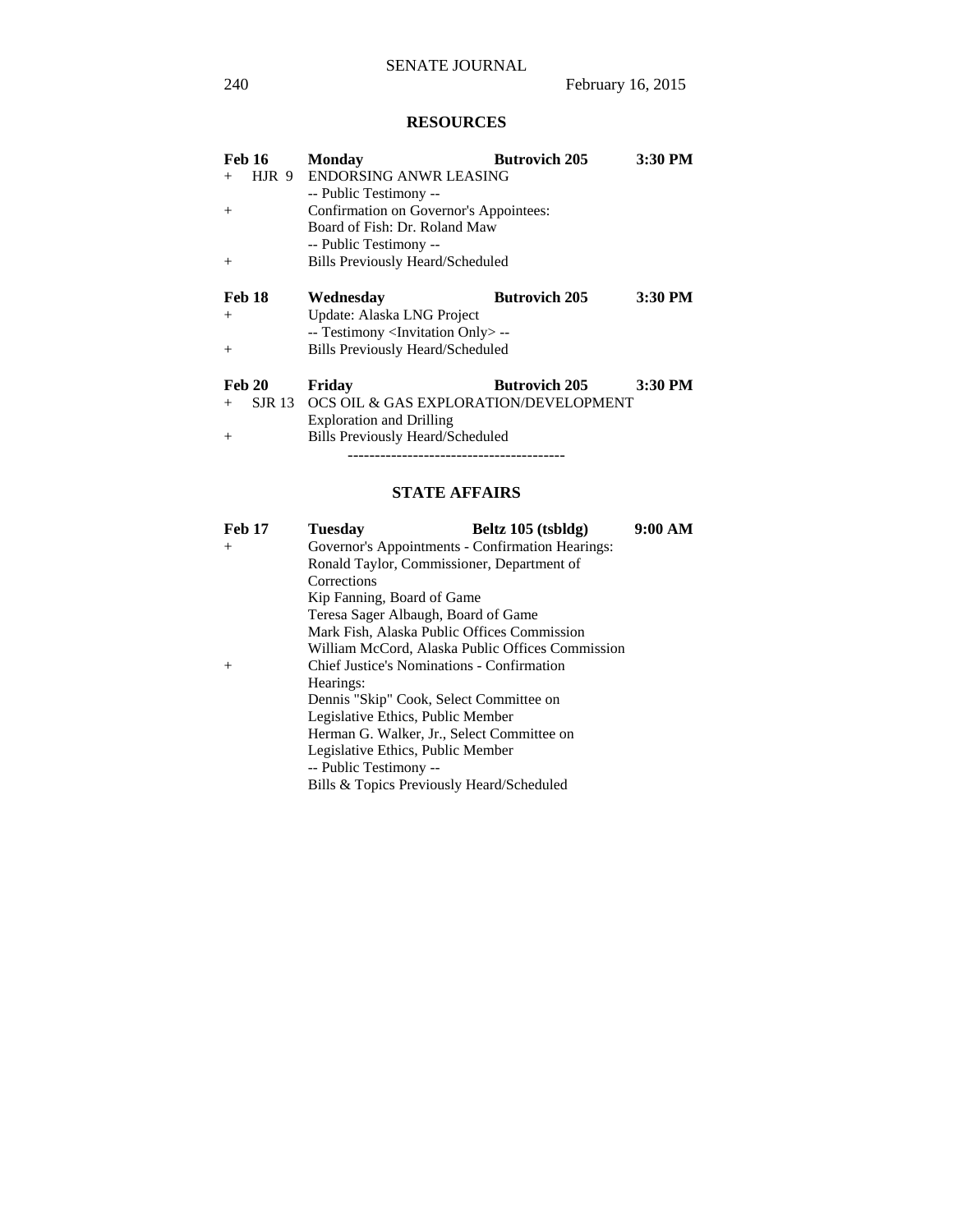### SENATE JOURNAL

# **STATE AFFAIRS (continued)**

|     | <b>Feb 19</b> | Thursdav                                          | <b>Butrovich 205</b> | $9:00 \text{ AM}$ |
|-----|---------------|---------------------------------------------------|----------------------|-------------------|
|     |               | + SJR 3 CONST. AM: MEMBERSHIP OF JUDICIAL COUNCIL |                      |                   |
|     |               | -- Public Testimony --                            |                      |                   |
| $+$ |               | SJR 7 NATIVE AMERICAN VETERANS' MONUMENT          |                      |                   |
|     |               | -- Public Testimony --                            |                      |                   |
|     |               | <b>Bills Previously Heard/Scheduled</b>           |                      |                   |
|     |               |                                                   |                      |                   |

# **TRANSPORTATION**

| <b>Feb 17</b> | <b>Tuesday</b>                              | <b>Butrovich 205</b> | 1:00 PM   |  |
|---------------|---------------------------------------------|----------------------|-----------|--|
| $^{+}$        | <b>Confirmation Hearings:</b>               |                      |           |  |
|               | Commissioner - Department of Transportation |                      |           |  |
|               | Marc Luiken                                 |                      |           |  |
|               | <b>Board of Marine Pilots</b>               |                      |           |  |
|               | Shirley Marquardt - Unalaska                |                      |           |  |
|               | David Arzt - Homer                          |                      |           |  |
| <b>Feb 19</b> | <b>Thursday</b>                             | <b>Butrovich 205</b> | $1:00$ PM |  |
|               | No Meeting Scheduled                        |                      |           |  |

# ----------------------------------------

# **SPECIAL COMMITTEES**

## **SPECIAL CMTE ON ENERGY**

| <b>Feb 19</b> | <b>Thursday</b>                                   | <b>Butrovich 205</b> | $1:15$ PM |
|---------------|---------------------------------------------------|----------------------|-----------|
|               | -- Time Change --                                 |                      |           |
| $^{+}$        | Presentation: Collaborative Approach to Unified   |                      |           |
|               | System Operations for the Railbelt Region         |                      |           |
|               | Teresa Mogensen - Vice President of Transmission  |                      |           |
|               | at Xcel Energy                                    |                      |           |
|               | Daniel Kline - Director of Strategic Transmission |                      |           |
|               | Initiatives, Co-Exec Director CapX                |                      |           |
|               | Cheryl Bredenbeck - Director of Transmission      |                      |           |
|               | <b>Investment Development</b>                     |                      |           |
| $^{+}$        | Presentation: "Natural Gas Build-out"             |                      |           |
|               | <b>ENSTAR</b>                                     |                      |           |
|               | -------------------------------------             |                      |           |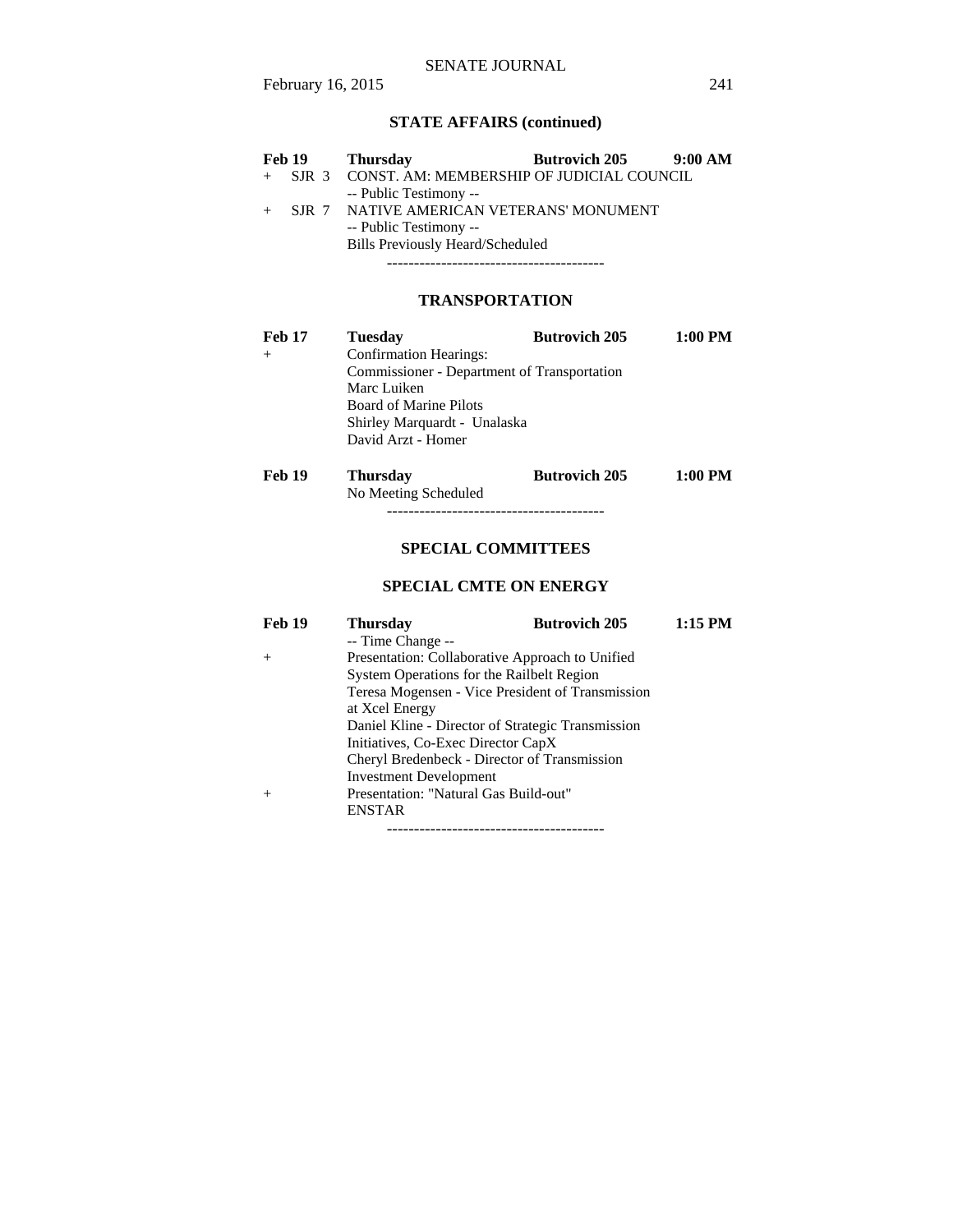# **SPECIAL CMTE ON THE ARCTIC**

| <b>Feb 19</b> |                 |  | <b>Thursday</b>                          | <b>Butrovich 205</b> | 11:15 AM |
|---------------|-----------------|--|------------------------------------------|----------------------|----------|
|               | HR <sub>1</sub> |  | <b>STATE ARCTIC POLICY</b>               |                      |          |
|               |                 |  | $\le$ Pending Referral $>$               |                      |          |
|               |                 |  | $-$ Testimony < Public and Invited > $-$ |                      |          |
|               |                 |  | Bills Previously Heard/Scheduled         |                      |          |
|               |                 |  |                                          |                      |          |

### **JOINT COMMITTEES**

# **ARMED SERVICES COMMITTEE**

| <b>Feb 17</b> | <b>Tuesday</b>                                    | <b>Senate Finance 532</b>                       | $2:00$ PM |  |
|---------------|---------------------------------------------------|-------------------------------------------------|-----------|--|
| $+$           | - Lieutenant General Russell Handy, Commander:    |                                                 |           |  |
|               |                                                   | Alaskan Command, Eleventh Air Force, Alaskan    |           |  |
|               |                                                   | North American Aerospace Defense Command Region |           |  |
|               | and Joint Base Elmendorf-Richardson, Alaska       |                                                 |           |  |
| $+$           | - Brigadier General (AK) Laurel J. Hummel         |                                                 |           |  |
|               |                                                   | Commissioner, Alaska Department of Military &   |           |  |
|               |                                                   | Veterans Affairs, The Adjutant General - Alaska |           |  |
|               | <b>National Guard</b>                             |                                                 |           |  |
| $^{+}$        |                                                   | - JBER & Ft. Wainwright Downsizing, Listening   |           |  |
|               | Session's Announcement and Discussion             |                                                 |           |  |
|               | -- Testimony <invitation only=""> --</invitation> |                                                 |           |  |
|               |                                                   |                                                 |           |  |

# **LEGISLATIVE BUDGET & AUDIT**

| <b>Feb 16</b> | <b>Monday</b>                                           | <b>Senate Finance 532</b> | 5:00 PM |  |  |  |
|---------------|---------------------------------------------------------|---------------------------|---------|--|--|--|
|               | <b>Educational Seminar</b><br>enalytica: Alaska LNG 101 |                           |         |  |  |  |
| <b>Feb 26</b> | <b>Thursday</b>                                         | <b>Barnes</b> 124         | 3:30 PM |  |  |  |
|               | Audits                                                  |                           |         |  |  |  |
|               | Alaska State Legislature Financial Statements           |                           |         |  |  |  |
|               | and Audit Report                                        |                           |         |  |  |  |
|               | <b>Executive Session</b>                                |                           |         |  |  |  |
|               | Statewide Single Audit FY14 Preliminary                 |                           |         |  |  |  |
|               | <b>Other Committee Business</b>                         |                           |         |  |  |  |
|               | -- Testimony <invitation only=""> --</invitation>       |                           |         |  |  |  |
|               |                                                         |                           |         |  |  |  |